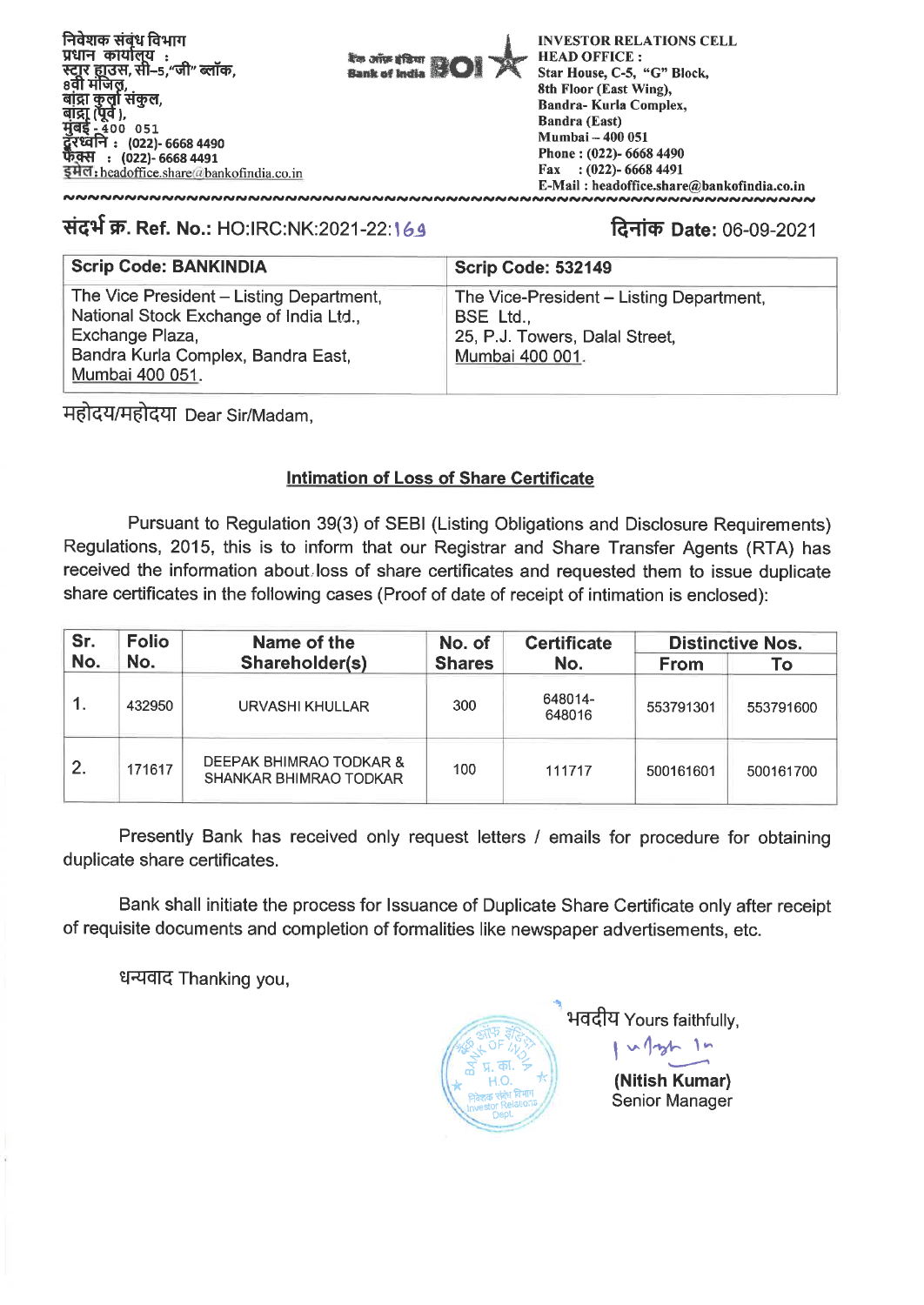#### **Investor Relations Department**

| From:               | bhagwan<br>bhagwan@bigshareonline.com>                                         |
|---------------------|--------------------------------------------------------------------------------|
| Sent:               | Monday, September 6, 2021 3:58 PM                                              |
| To:                 | bssduplicate@bigshareonline.com; Rajesh Venkataraj Upadhya; Investor Relations |
|                     | Department                                                                     |
| C <sub>C</sub>      | ganesh@bigshareonline.com; jibu@bigshareonline.com;                            |
|                     | bsscall@bigshareonline.com                                                     |
| Subject:            | RE: Duplicate Share Intimations Received On: 20210901 BANK OF INDIA - EQUITY   |
|                     | Folio no: 432950                                                               |
| <b>Attachments:</b> | 542741.pdf                                                                     |

|                 |  | CAUTION: This email originated from a source outside Bank of India. Do not click<br>the contract that were controlled and control to the control of the control of the control of the control of the control of the control of the control of the control of the control of the control of the control of the cont |  |  |  |  |  |
|-----------------|--|--------------------------------------------------------------------------------------------------------------------------------------------------------------------------------------------------------------------------------------------------------------------------------------------------------------------|--|--|--|--|--|
|                 |  | on links or open attachments unless you recognize the sender and you know the                                                                                                                                                                                                                                      |  |  |  |  |  |
| content is safe |  |                                                                                                                                                                                                                                                                                                                    |  |  |  |  |  |

Dear Sir,

Please find the attachment.

**From:** bssduplicate@bigshareonline.com [mailto:bssduplicate@bigshareonline.com] **Sent:** Wednesday, September 1, 2021 4:30 PM **To:** Rajesh.Upadhya@bankofindia.co.in; HeadOffice.Share@bankofindia.co.in **Cc:** ganesh@bigshareonline.com; jibu@bigshareonline.com; bhagwan@bigshareonline.com; bsscall@bigshareonline.com **Subject:** Duplicate Share Intimations Received On : 20210901 BANK OF INDIA - EQUITY Folio no: 432950

Dear Sir/Ma'am,

Please be informed that in terms of the provisions of the SEBI (LODR) Regulations, 2015, the Company is required to submit information regarding loss of share certificates and issue of duplicate certificates, to the stock exchange within two days of its getting information. Further, the said intimation has to be filed only through the mode of NEAPS filing for NSE and on listing.bseindia.com for BSE and not via hard copy submission.

Accordingly, we are sharing herewith the receipt of the following request for loss of share certificate of the Company by shareholders, to enable you to comply with the said regulatory requirement within the timelines prescribed.

| <b>Client Name</b>            |        | Cert. No   Dist. No From | Dist. NO. To   Folio No. |        | Quantity | Name            | JH 1 | JH2 |
|-------------------------------|--------|--------------------------|--------------------------|--------|----------|-----------------|------|-----|
| <b>BANK OF INDIA - EQUITY</b> | 648014 | 553791301                | 553791400                | 432950 | 100      | URVASHI KHULLAR |      |     |
| <b>BANK OF INDIA - EQUITY</b> | 648015 | 553791401                | 553791500                | 432950 | 100      | URVASHI KHULLAR |      |     |
| <b>BANK OF INDIA - EQUITY</b> | 648016 | 553791501                | 553791600                | 432950 | 100      | URVASHI KHULLAR |      |     |

**Should you have any queries in respect of the aforesaid instruction kindly revert back.** 

#### **Regards,**

**Bigshare Services Pvt. Ltd.**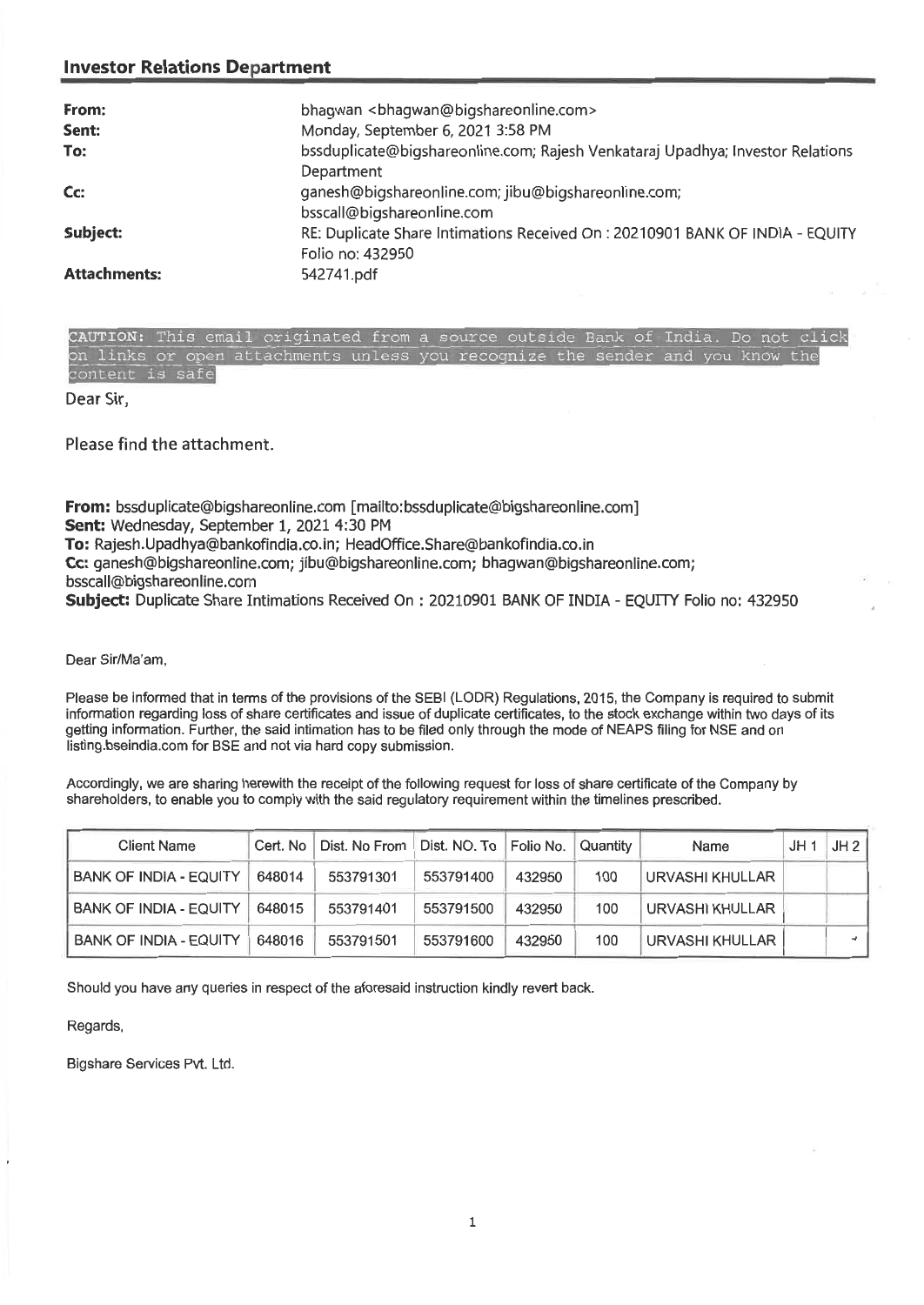Dr Urvashi Chandra's Path Lab

# **Meghraj Memorial**

**Sharad Gastro and Liver Care Centre** 95. Civil Lines. Jhansi Ph: 0510 - 2444887

Dup

BIGSHARE SERVICES PVT. LTD **RECEIVED** 

Subject to Varification

**SEP** 

**7171** 

**TO** 

542741

**TRANSFER AGENT** 

**BIG SHARES SERVICES PVT.LTD** 

1<sup>SI</sup> FLOOR, BHARAT TIN WORKS BUILDING

OPP. VASANT OASIS, MAKWANA ROAD

MAROL, ANDHERI EAST

MUMBAI-400059

Sian THIS IS TO BRING TO YOU NOTICE THAT 300 NUMBER OF SHARES OF BANK OF INDIA WAS ALLOTED UNDER THE NAME OF URVASHI KHULLAR , V.P.O HEDON TEHSIL SAMRALA DISTT. LUDIANA HAVING ALLOTMENT FOLIO NUMBER 432950"

UNFORTUNATELY THE HARD COPIES OF THESE SHARES WAS MISPLACED SO KINDLY HELP IN TO PROVIDING THE HARD COPIES OF ABOVE DOCUMENTS.

HERE WE ENCLOSING THE SOFT COPIES OF SHARES, ID PROOF PAN CARD BEFORE & AFTER MARRIAGE, ADHAR CARD, RESIDENCIAL ADDRESS PROOF.

SO RESQUESTING YOU KINDLY HELP US REGARDING THE SAME.

**THANK YOU** 

MD(Path.)

Time: 9 AM to 6 PM, Sunday evening Closed

Sample brought / Collect at Laboratory The above Mentioned report is professional opinion only, not the diagnosis and should be interpreted in clinical correlation. Pathological tests depends on instruments and regents. If any disparity arise, test may be repeated immediately. Not valid for medico legal purposes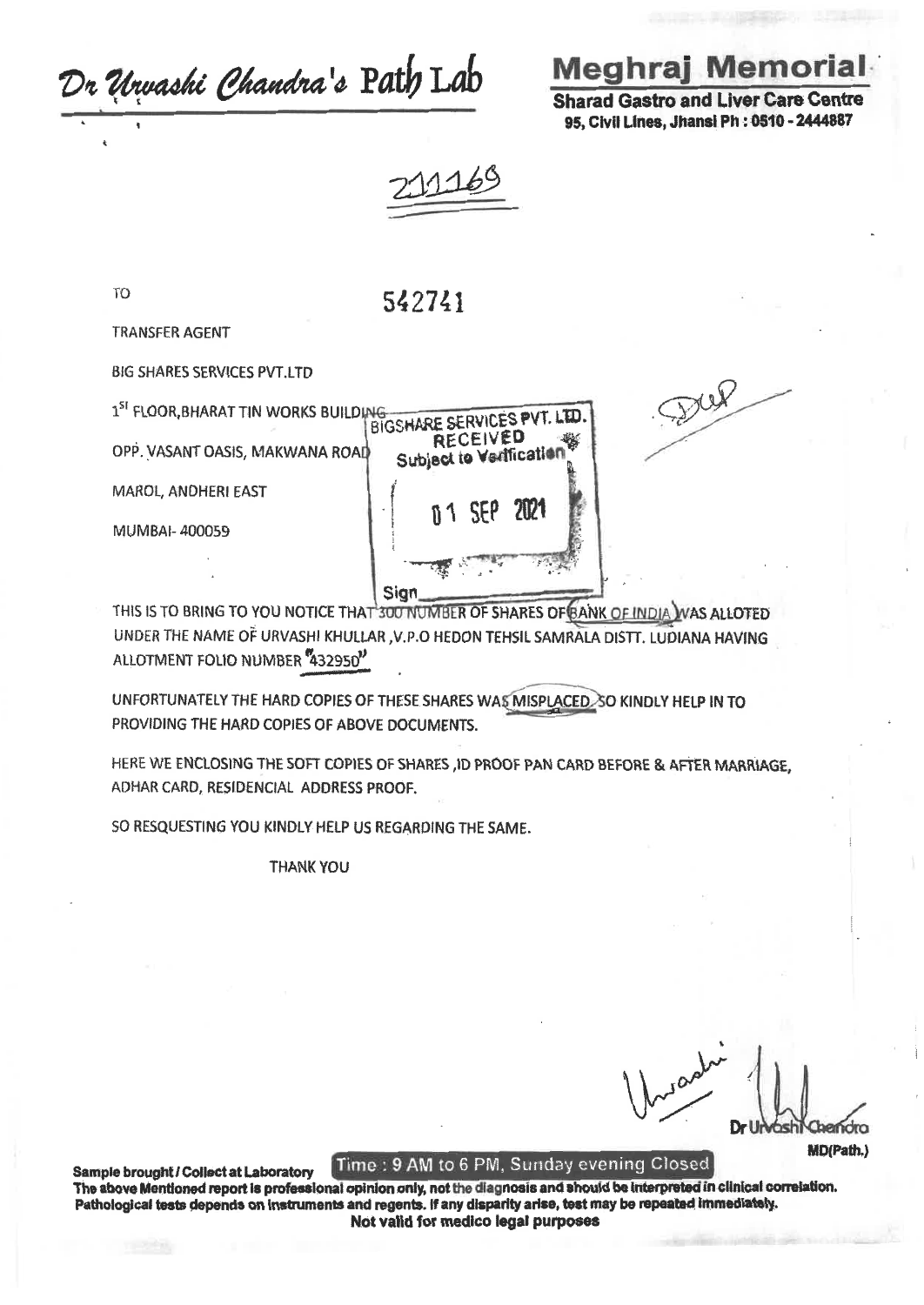#### **Investor Relations Department**

| From:               | bssduplicate@bigshareonline.com                                                 |
|---------------------|---------------------------------------------------------------------------------|
| Sent:               | Monday, September 6, 2021 3:16 PM                                               |
| To:                 | Rajesh Venkataraj Upadhya; Investor Relations Department                        |
| Cc:                 | ganesh@bigshareonline.com; jibu@bigshareonline.com;                             |
|                     | bhagwan@bigshareonline.com; Bssduplicate@Bigshareonline.Com                     |
| Subject:            | Duplicate Share Intimations Received On : 20210906 BANK OF INDIA - EQUITY Folio |
|                     | no: 171617                                                                      |
| <b>Attachments:</b> | 543316.pdf                                                                      |

CAUTION: This email originated from a source outside Bank of India. Do not click on links or open attachments unless you recognize the sender and you know the content is safe

Dear Sir/Ma'am,

Please be informed that in terms of the previsions of the SEBI (LODR) Regulations, 2015, the Company is required to submit information regarding loss of share certificates and issue of duplicate certificates, to the stock exchange within two days of its getting information. Further, the said intimation has to be filed only through the mode of NEAPS filing for NSE and on listing.bseindia.com for BSE and not via hard copy submission.

Accordingly, we are sharing herewith the receipt of the following request for loss of share certificate of the Company by shareholders, to enable you to comply with the said regulatory requirement within the timelines prescribed.

| <b>Client Name</b>               | Cert.<br>No | Dist. No<br>From | Dist. NO.<br>To | Folio<br>No. | Quantity | Name                                             | JH <sub>1</sub>                         | JH |
|----------------------------------|-------------|------------------|-----------------|--------------|----------|--------------------------------------------------|-----------------------------------------|----|
| <b>BANK OF INDIA</b><br>- EQUITY | 111717      | 500161601        | 500161700       | 171617       | 100      | <b>DEEPAK</b><br><b>BHIMRAO</b><br><b>TODKAR</b> | <b>SHANKAR</b><br><b>BHIMRAO TODKAR</b> |    |

Should you have any queries in respect of the aforesaid instruction kindly revert back.

Regards,

Bigshare Services Pvt. Ltd.